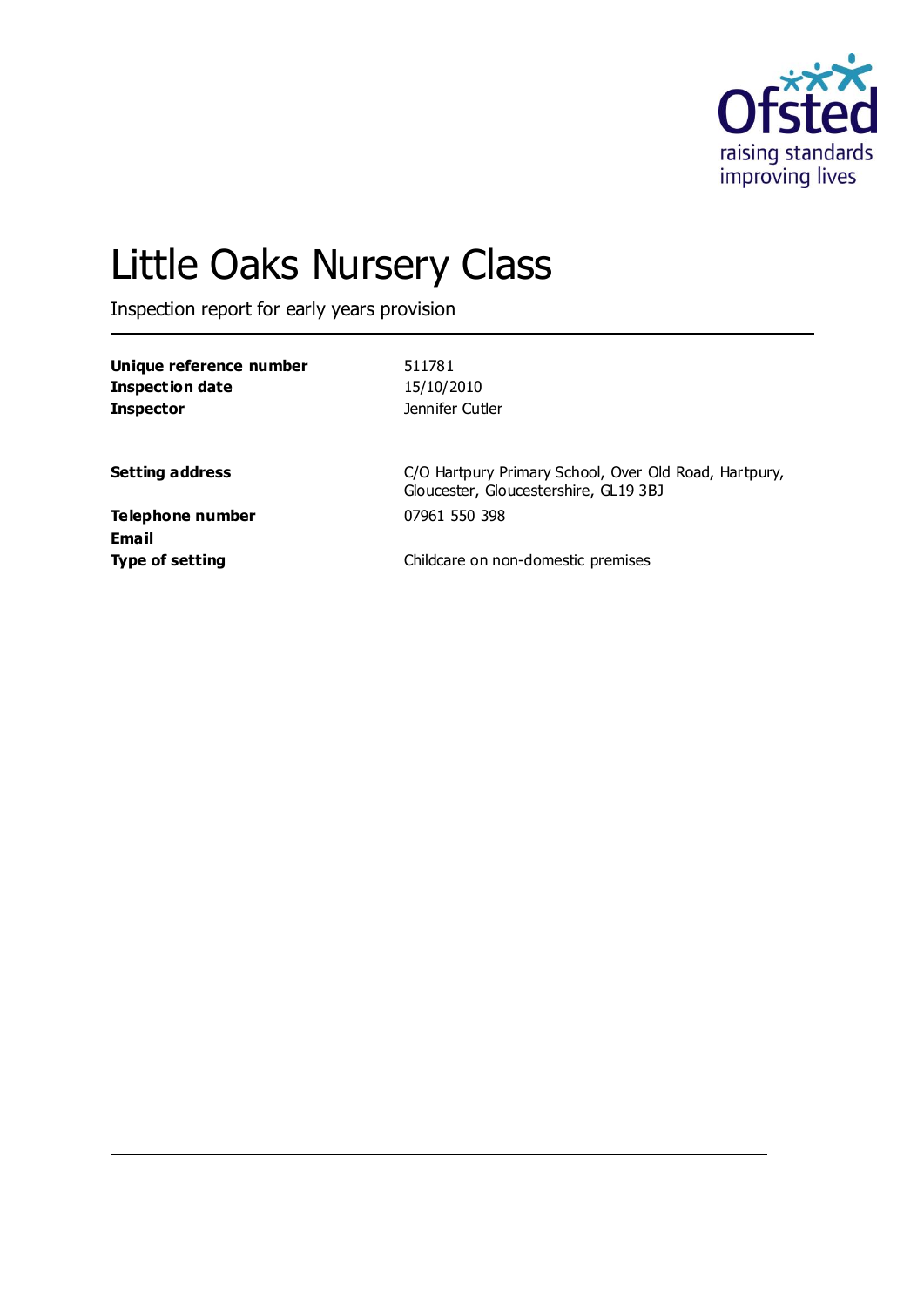The Office for Standards in Education, Children's Services and Skills (Ofsted) regulates and inspects to achieve excellence in the care of children and young people, and in education and skills for learners of all ages. It regulates and inspects childcare and children's social care, and inspects the Children and Family Court Advisory Support Service (Cafcass), schools, colleges, initial teacher training, work-based learning and skills training, adult and community learning, and education and training in prisons and other secure establishments. It assesses council children's services, and inspects services for looked after children, safeguarding and child protection.

If you would like a copy of this document in a different format, such as large print or Braille, please telephone 0300 123 1231, or email enquiries@ofsted.gov.uk.

You may copy all or parts of this document for non-commercial educational purposes, as long as you give details of the source and date of publication and do not alter the information in any way.

T: 0300 123 1231 Textphone: 0161 618 8524 E: enquiries@ofsted.gov.uk W: [www.ofsted.gov.uk](http://www.ofsted.gov.uk/)

© Crown copyright 2010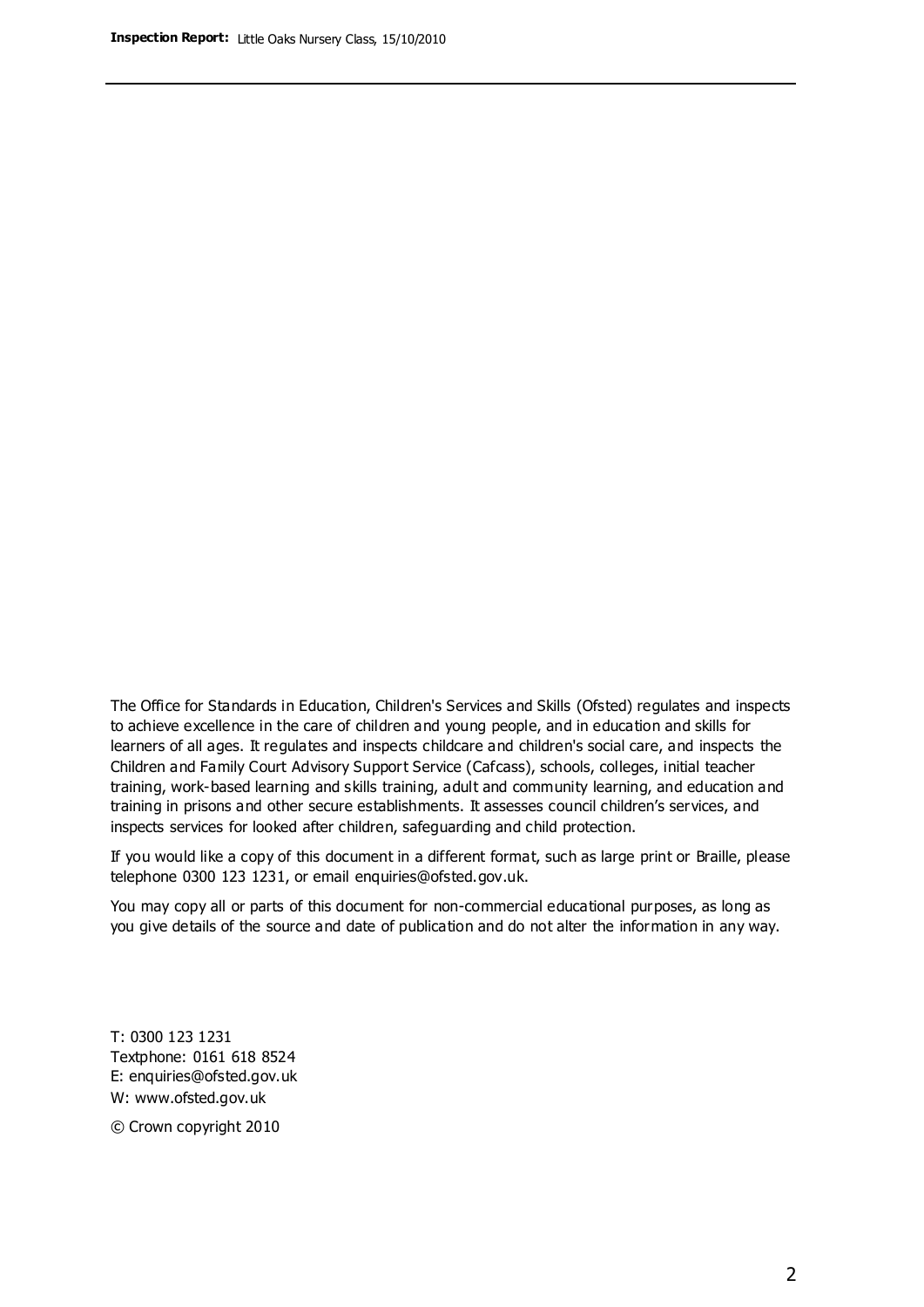### **Introduction**

This inspection was carried out by Ofsted under Sections 49 and 50 of the Childcare Act 2006 on the quality and standards of the registered early years provision. 'Early years provision' refers to provision regulated by Ofsted for children from birth to 31 August following their fifth birthday (the early years age group). The registered person must ensure that this provision complies with the statutory framework for children's learning, development and welfare, known as the *Early* Years Foundation Stage.

The provider must provide a copy of this report to all parents with children at the setting where reasonably practicable. The provider must provide a copy of the report to any other person who asks for one, but may charge a fee for this service (The Childcare (Inspection) Regulations 2008 regulations 9 and 10).

The setting also makes provision for children older than the early years age group which is registered on the voluntary and/or compulsory part(s) of the Childcare Register. This report does not include an evaluation of that provision, but a comment about compliance with the requirements of the Childcare Register is included in Annex B.

Please see our website for more information about each childcare provider. We publish inspection reports, conditions of registration and details of complaints we receive where we or the provider take action to meet the requirements of registration.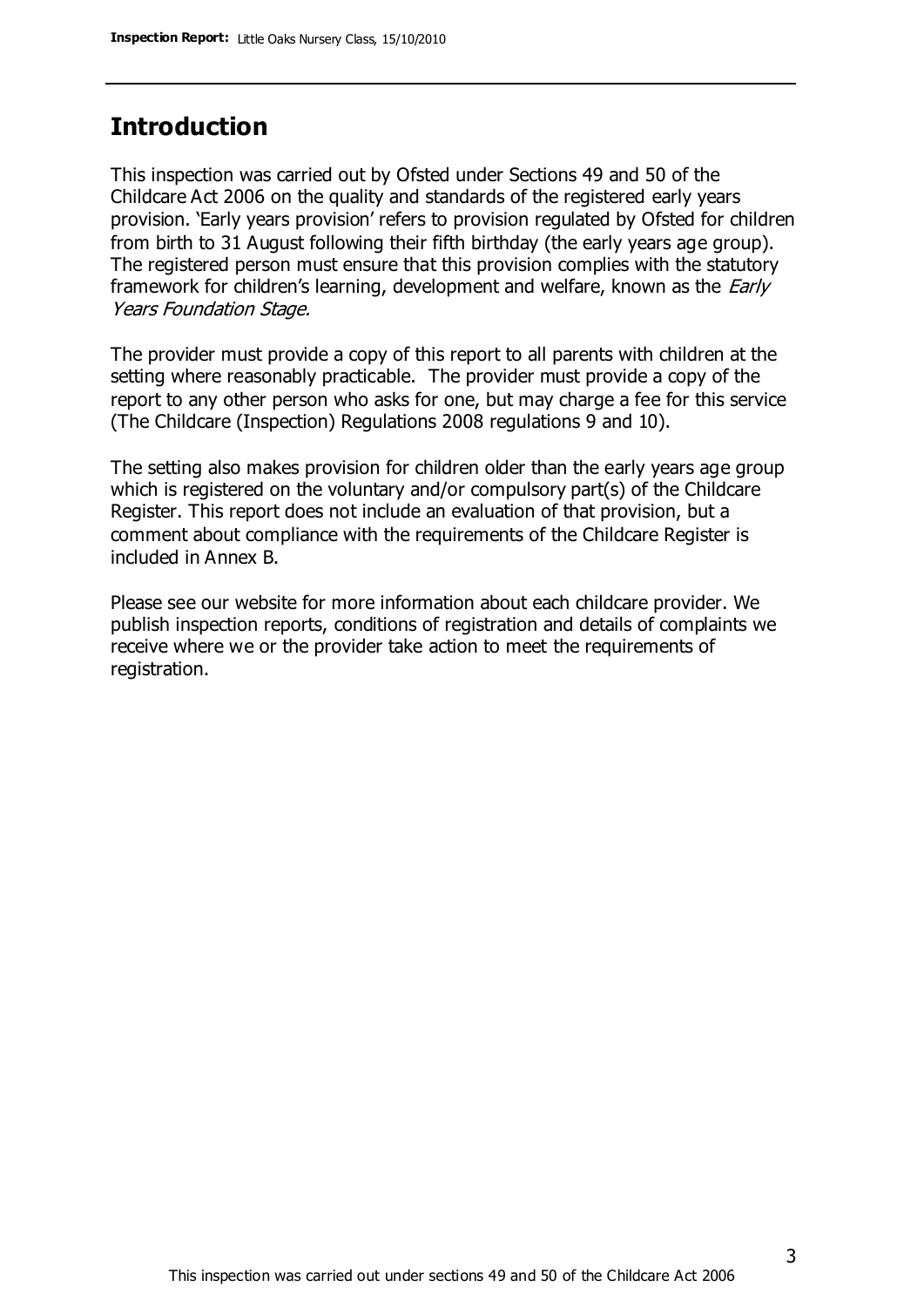# **Description of the setting**

Little Oaks Nursery Class opened in 1997. It operates from a building in the grounds of the New Hartpury Primary School in the village of Hartpury in Gloucestershire. The nursery serves the village and surrounding rural area. It is managed by a committee which includes school staff, school governors and parent representatives. Places are available for children from the age of two years. There are currently 23 children on roll, of whom 18 are funded three- and four-year-olds. They attend for a variety of sessions. The group welcomes and supports children with special educational needs and those for whom English is an additional language. The nursery class currently opens five days a week during term-time. Core opening hours are from 9am to 3pm. Four part-time staff and a regular helper work with the children. All staff have early years qualifications and are child protection trained. The setting receives teacher support from the local authority. Little Oaks Nursery Class is registered on the Early Years Register and on both the voluntary and compulsory part of the Childcare Register.

## **The overall effectiveness of the early years provision**

Overall the quality of the provision is outstanding.

Children make excellent progress in all areas of learning. The manager and her team have a very good understanding of how children learn and, in particular, successfully develop children's imagination and creativity. Children are very willing learners because they have very good relationships with adults. Transition to the primary school is smooth and seamless. Excellent self-evaluation procedures make sure that there is no complacency and underlines the setting's outstanding capacity for improvement.

### **What steps need to be taken to improve provision further?**

To further improve the high quality early years provision the registered person should consider:

 $\bullet$  enhancing the excellent partnership with parents/carers by, for example, providing information about different types of special educational needs.

# **The effectiveness of leadership and management of the early years provision**

The welfare, safety and security of the children are very high priorities for the staff of Little Oaks Nursery Class while the setting operates in a temporary building. There are good quality arrangements for safeguarding and protecting children from harm. Staff have attended safeguarding training and are aware of their roles and responsibilities. Children feel happy, safe and well cared for as a result. There has been excellent attention to making sure that risk assessments are in place and that every eventuality is catered for whilst the new, purpose-built nursery is being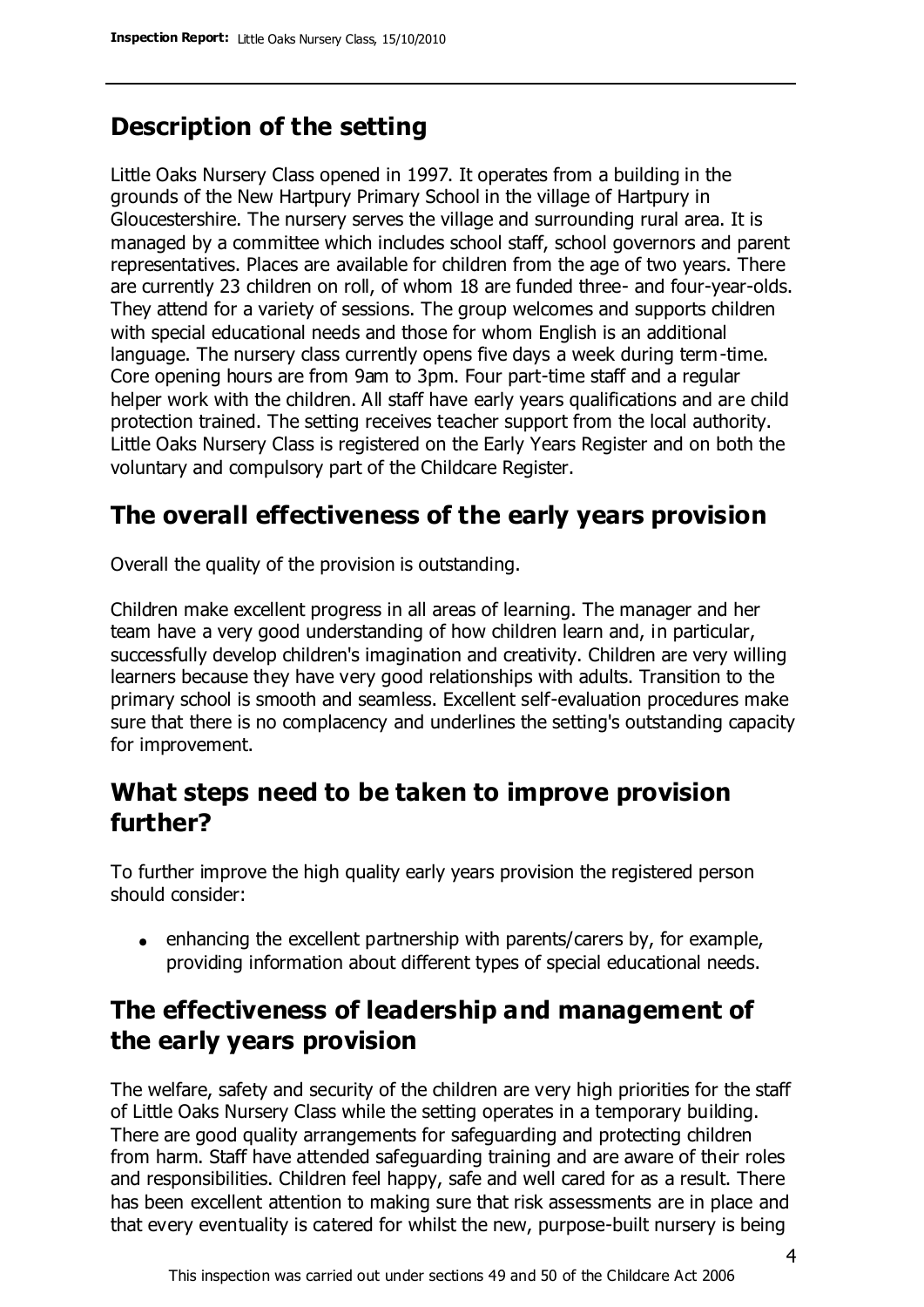completed. The accommodation is well laid out and caters for all areas of learning. Children have ample opportunity to use a wide range of inviting resources indoors, or outside in a well-fenced area. This adds much to their enjoyment of learning and the excellent progress they make. Daily fire and safety checks are rigorous.

An excellent range of policies make sure that the nursery is run in an efficient and effective way, and for the benefit of the children. The partnership with parents and carers is excellent. Parents are all well informed about how their children are cared for and about the expectations of the nursery class. They have access to a very good range of information about what their children are learning, and are encouraged to be involved. The staff make sure that parents' and carers' views are taken into account by sending out questionnaires and by meeting with them regularly. They identify ways to further improve the strong partnerships. All these things have an excellent impact on the progress that children make.

The nursery is extremely well led and managed, and the achievement of the Bristol Standard is an example of the team's commitment to keeping abreast of new ideas and improving practice. The manager is extremely well organised and has high aspirations for her staff. All adults have completed a wide range of courses which have had a good impact on how children learn. Staff are very good at talking to children and developing their vocabulary. They introduce them to new ideas and successfully develop their understanding of the world about them.

Excellent assessments of children's achievements are the basis for the nursery's way of planning. Staff are able to make sure that they cater for each child in an individual way because they can seize upon the children's interests to make learning meaningful and to develop knowledge and skills further. Delightful learning journals are full of children's work and photographs, which staff can use to identify which areas of learning have been covered, how much progress a child is making and what step to take next. Excellent relationships with the primary school mean that all information is passed onto the reception teacher so that children continue to make progress and are able to enjoy the next stage of their education.

Little Oaks Nursery Class is an inclusive setting, which pays excellent regard to equality and diversity. Staff cater very well for children with English as an additional language and those with special educational needs and/or disabilities, who make very good progress in their learning. Everyone is fully included and valued for the talents they have. Children successfully learn about different cultures, traditions and celebrations. They learn that human beings are all very similar but have special differences, and they celebrate their individuality. There were no recommendations to be addressed from the last report. However, the manager has made sure that the setting is constantly improving by identifying areas for improvement and by rigorous evaluation, resulting in excellent selfassessment.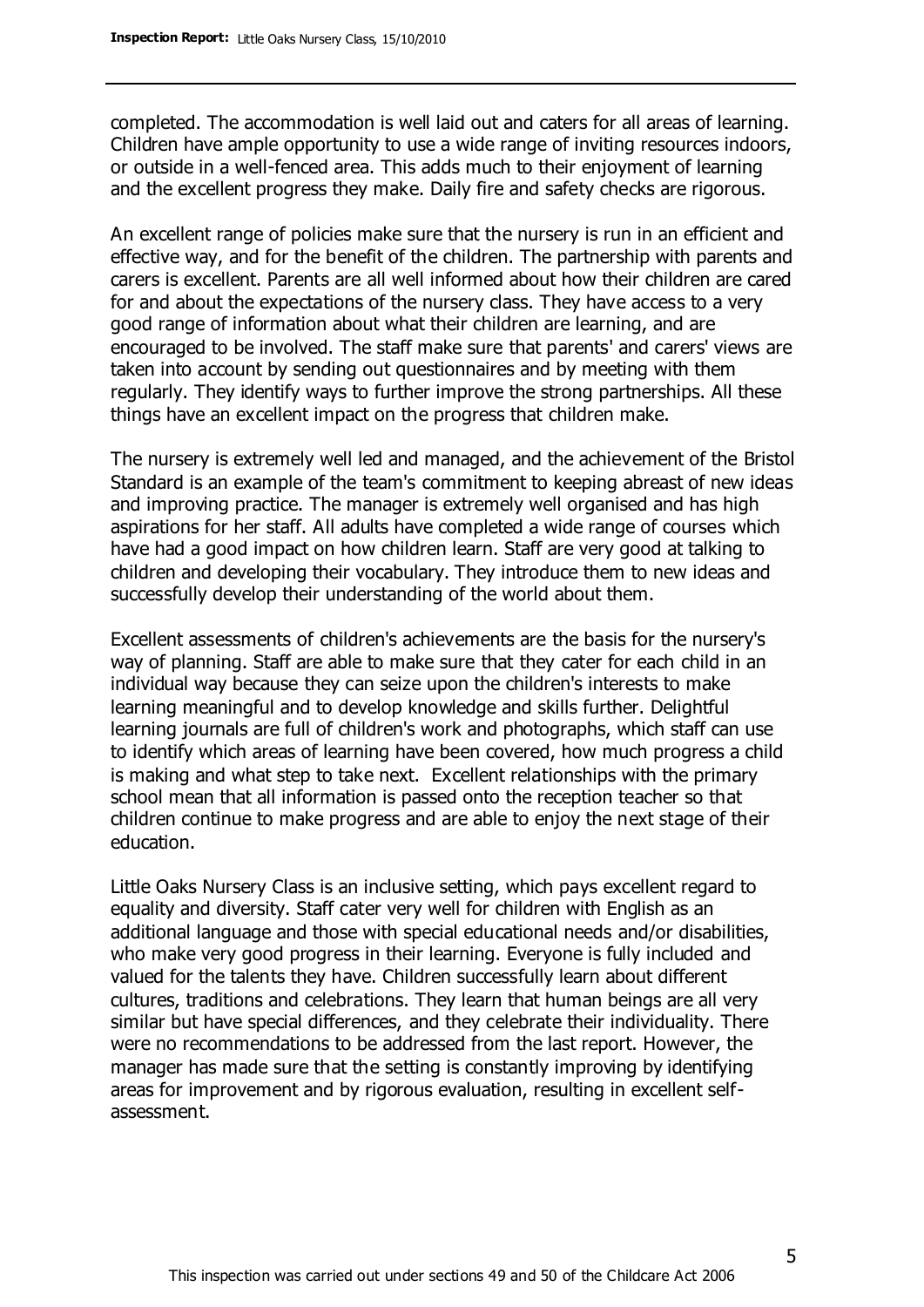### **The quality and standards of the early years provision and outcomes for children**

Provision for children at Little Oaks Nursery Class is excellent. They all make significant gains in their learning because they enjoy coming to school, have fun and have excellent relationships with all adults. This makes them feel safe and secure so that they can learn in a warm atmosphere which promotes their individuality. The staff are good at seizing upon the children's interests, and learning is meaningful. For example, when the children had written letters, the staff encouraged them to make a post-box. They talked about the post-boxes in the village and the colour needed to paint the model. The building site, a source of fascination for some children, has been successfully used to develop role play and is an interesting stimulus for many activities. The children have a well-developed sense of belonging and obvious confidence in the adults who care for them.

Children choose from a wide variety of interesting activities. They concentrate for long periods and show determination to finish a project. Staff challenge children to solve problems themselves by asking pertinent questions. This has a good impact on the way they learn. Consequently, most children make very good progress and grow in independence. A very good combination of child-led and adult-initiated activities allow children to experiment and investigate. Children are very proud of the tomatoes they have grown and are engrossed in planting seeds. They enjoy a variety of materials to play with, and staff make sure that they have plenty of tactile experiences; twigs, sticks, earth, stones, sand and water are all available for children to use at will. Children's imagination is encouraged when they talk about imaginary members of the class, 'Mr Nobody' and 'Lila Why who's very shy'. Children show that they care for others and, when asked about how to make Lila Why welcome in their class, one child answered, 'Play with her!'

Snack times are very enjoyable occasions and staff sit with the children and enjoy a chat. The children have a good understanding of healthy lifestyles and understand why it is important to eat healthily, why they need to wash their hands before eating or after going to the toilet, and the importance of cleaning their teeth. They help cut up fruit for each other and learn about making healthy eating choices. They handle knives carefully and know about keeping safe. The children obey the rules and behaviour is excellent. Children ride bikes in the playground and know they must not cross the chalked line or ride their bikes up the ramp for fear of hurting themselves. Children are prepared for the world by learning about different cultures and traditions. They look in the mirror, compare themselves with pictures of children from around the world, and learn to appreciate differences and similarities in human beings. Raising children's awareness of the diversity of the world prepares them extremely well for future life and learning. Children at Little Oaks Nursery Class have an excellent start to their education.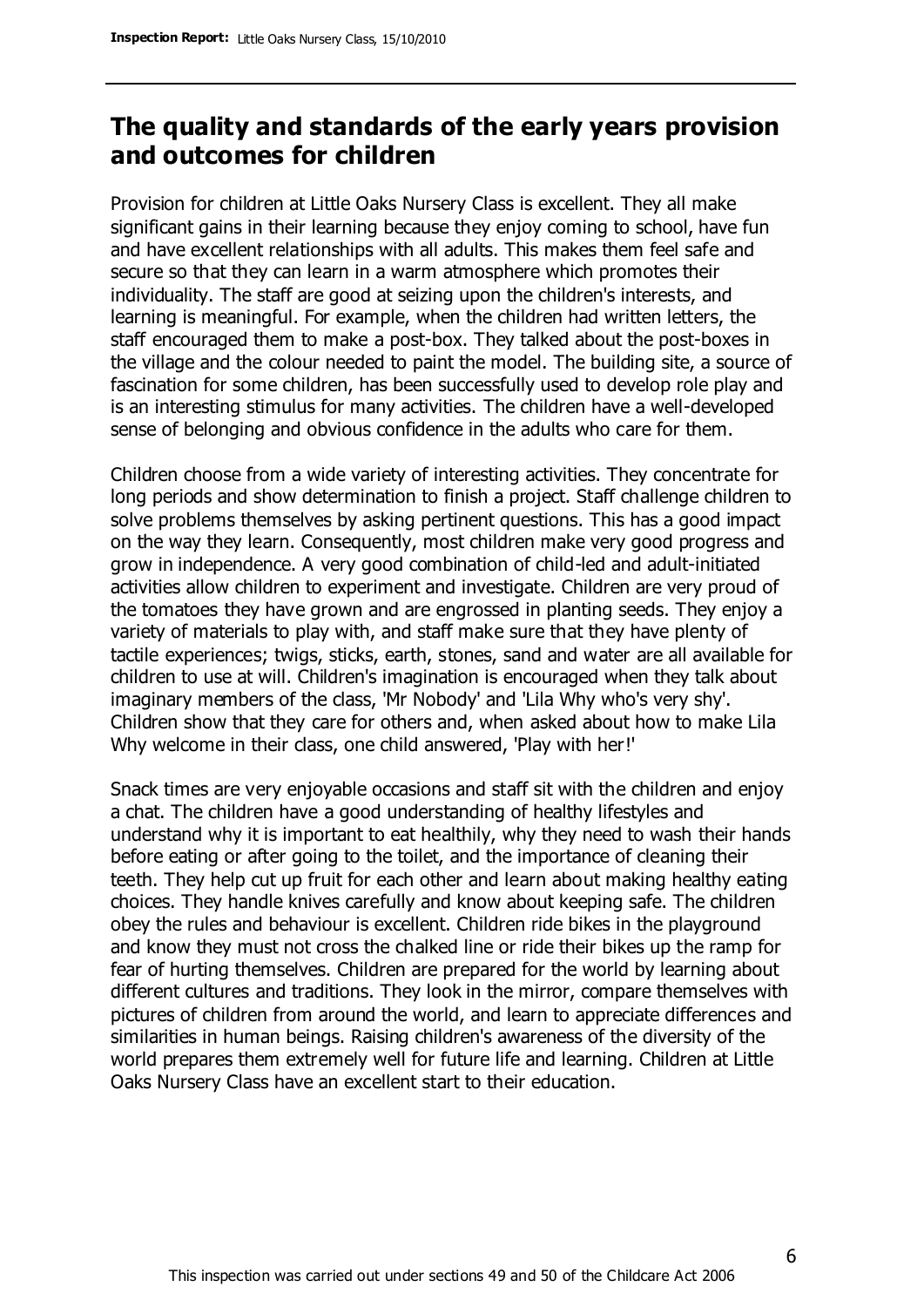# **Annex A: record of inspection judgements**

#### **The key inspection judgements and what they mean**

Grade 1 is Outstanding: this aspect of the provision is of exceptionally high quality Grade 2 is Good: this aspect of the provision is strong Grade 3 is Satisfactory: this aspect of the provision is sound Grade 4 is Inadequate: this aspect of the provision is not good enough

#### **The overall effectiveness of the early years provision**

| How well does the setting meet the needs of the<br>children in the Early Years Foundation Stage? |  |
|--------------------------------------------------------------------------------------------------|--|
| The capacity of the provision to maintain continuous                                             |  |
| improvement                                                                                      |  |

#### **The effectiveness of leadership and management of the early years provision**

| The effectiveness of leadership and management of the             |  |
|-------------------------------------------------------------------|--|
| <b>Early Years Foundation Stage</b>                               |  |
| The effectiveness of leadership and management in embedding       |  |
| ambition and driving improvement                                  |  |
| The effectiveness with which the setting deploys resources        |  |
| The effectiveness with which the setting promotes equality and    |  |
| diversity                                                         |  |
| The effectiveness of safeguarding                                 |  |
| The effectiveness of the setting's self-evaluation, including the |  |
| steps taken to promote improvement                                |  |
| The effectiveness of partnerships                                 |  |
| The effectiveness of the setting's engagement with parents and    |  |
| carers                                                            |  |

#### **The quality of the provision in the Early Years Foundation Stage**

The quality of the provision in the Early Years Foundation Stage | 1

#### **Outcomes for children in the Early Years Foundation Stage**

| <b>Outcomes for children in the Early Years Foundation</b>    |  |
|---------------------------------------------------------------|--|
| <b>Stage</b>                                                  |  |
| The extent to which children achieve and enjoy their learning |  |
| The extent to which children feel safe                        |  |
| The extent to which children adopt healthy lifestyles         |  |
| The extent to which children make a positive contribution     |  |
| The extent to which children develop skills for the future    |  |
|                                                               |  |

Any complaints about the inspection or report should be made following the procedures set out in the guidance available from Ofsted's website: www.ofsted.gov.uk